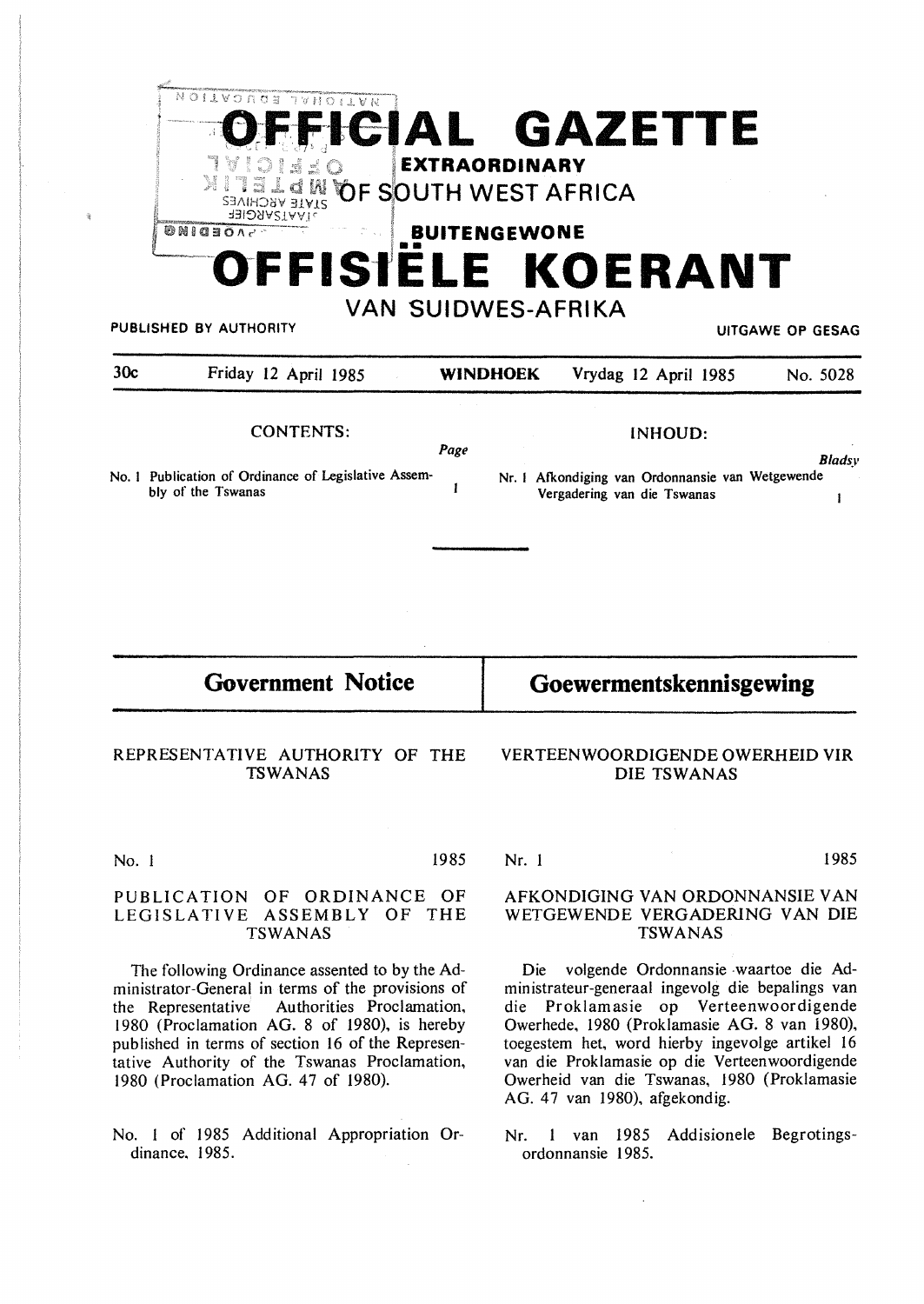**Ordinance No. 1 of 1985** 

ing an birthop gay hold ex

化反射 经公司保险人

BALL ER

al cando

债

# **ADDITIONAL APPROPRIATION ORDINANCE**

*(Assented to by the Administrator-General on 28 March 1985)* 

*(Afrikaans text signed)* 

#### 부모가 **ORDINANCE**

**To appropriate an additional amount of money for the administration of the affairs of the Tswanas during the**   $\sim 10^{-1}$ **financial year ending 31 March 1985.** 

> **STERN** BE IT ORDAINED by the Legislative Assembly of the Tswanas, as follows:-

Appropriation of addilio· nal amount of R398 025 for administration of affairs of Tswanas

1. Subject to the provisions of the Representative Authorities Proclamation, 1980 (Proclamation AG. 8 of 1980), and the State Finance Act, 1982 (Act 1 of 1982), the additional amounts of money set out in Column 1 of the Schedule are hereby appropriated, as a charge to the Revenue Fund of the Representative Authority of the Tswanas, for the administration of the affairs of the Tswanas during the financial year ending 31 March 1985.

Short Title ひくみつ 路

2. This Ordinance shall be called the Additional Appropriation Ordinance (1984/85), 1985. 经数据

# SCHEDULE

|                | <b>VOTE</b>    | <b>COLUMN1</b> | <b>COLUMN2</b> |
|----------------|----------------|----------------|----------------|
|                | NO. TITLE      | R              | R              |
|                | ADMINISTRATION | 89 600         |                |
| $\overline{2}$ | WORKS          | 12 500         |                |
| 3              | AGRICULTURE    | 50 500         |                |
| 4              | EDUCATION      | 235 000        |                |
| 5              | HEALTH         | 10425          |                |
|                | <b>TOTAL</b>   | 398 025        |                |

No. 5028